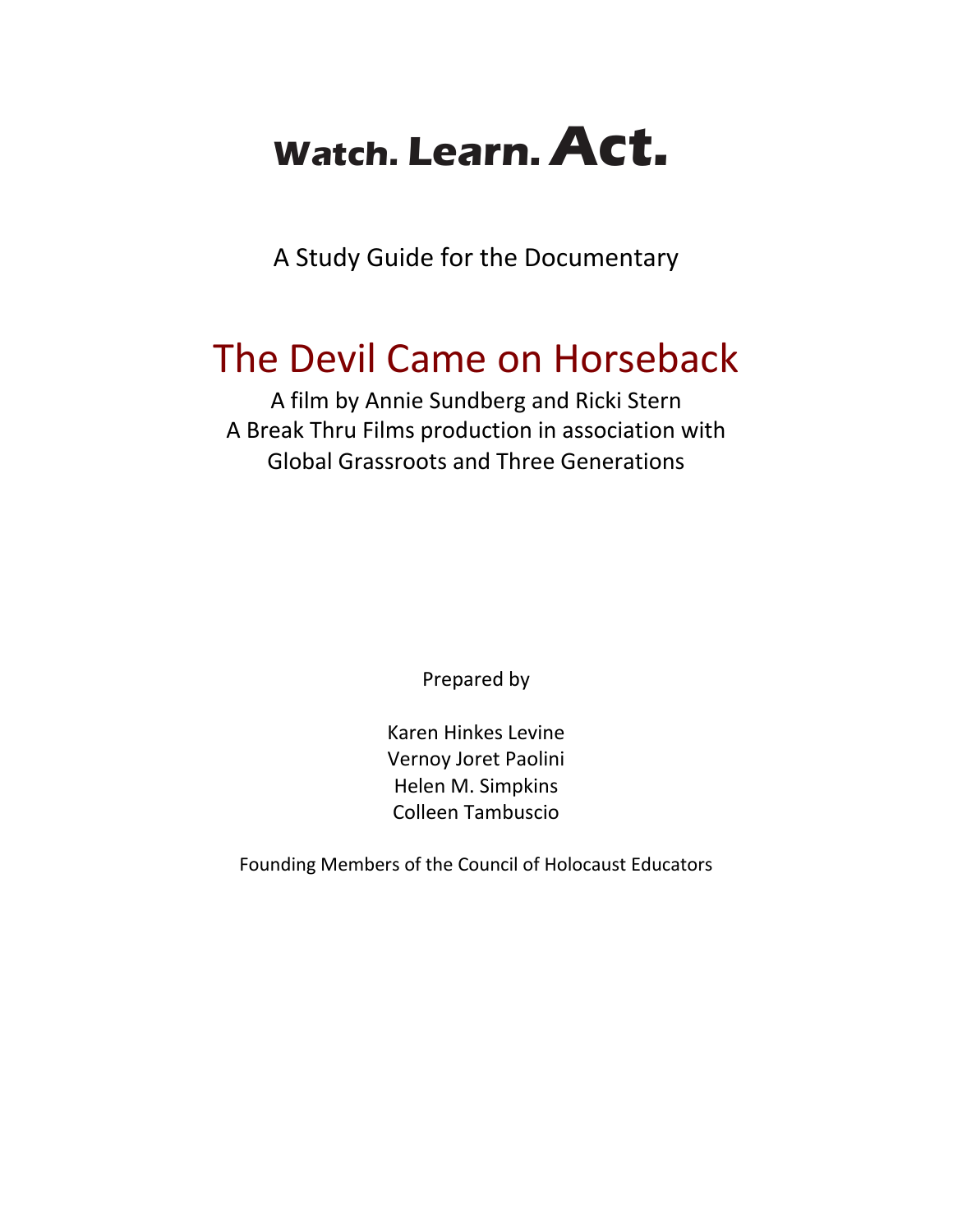### **Table of Contents**

| Part 3. Using the Internet as a Resource for Further Study  14 |  |
|----------------------------------------------------------------|--|
|                                                                |  |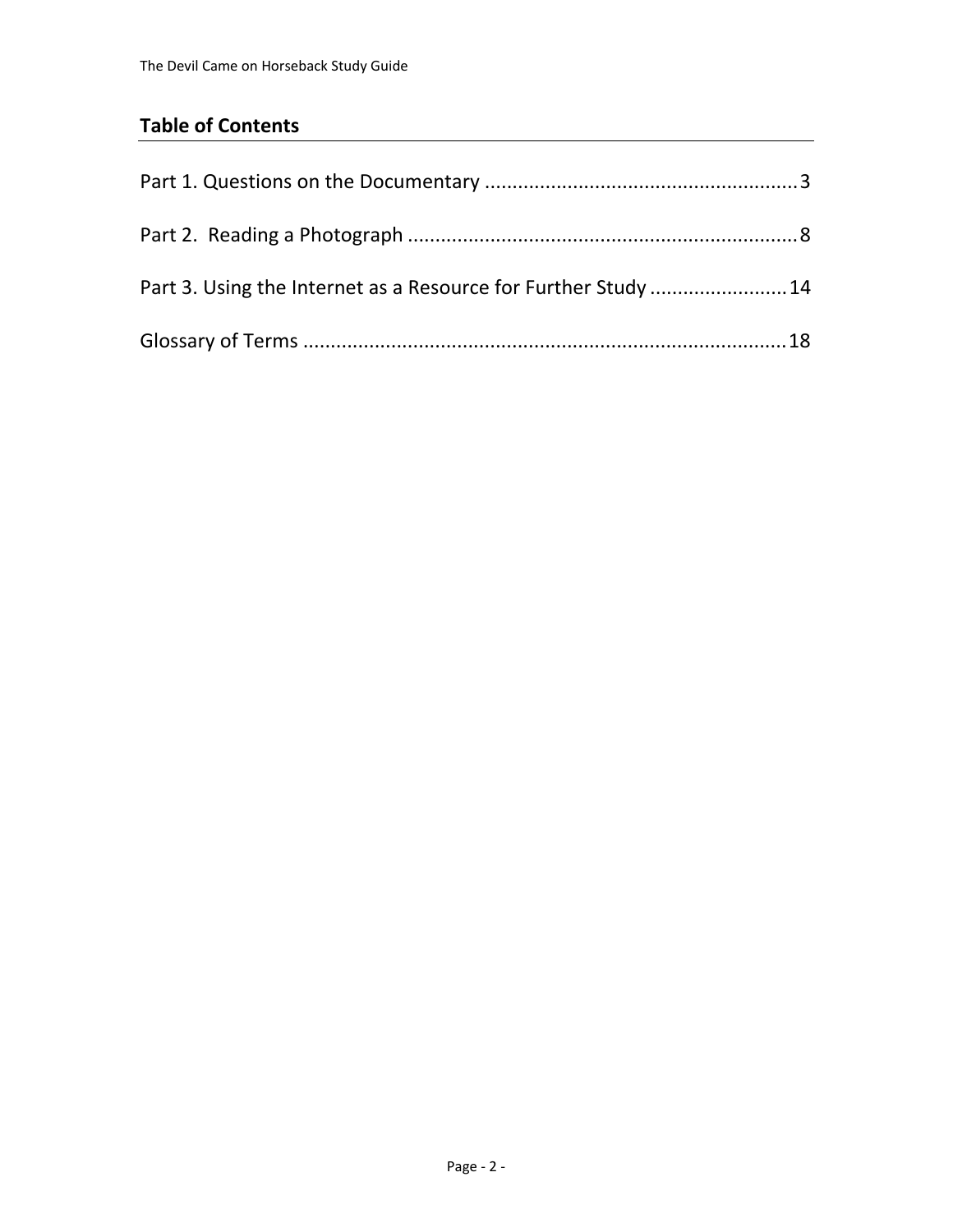#### **Part 1. Questions on the Documentary**

- 1. Brian Steidle was a Captain in the United States Marine Corps. How did his family background and his own interests lead Brian to join the Marine Corps? Why did Brian decide to leave the Marine Corps?
- 2. How did Brian arrive at his decision to apply for a job as a military observer with the African Union (AU) in Sudan? From the viewpoint of his employers, what did this job entail?
- 3. What do you think an observer should do? What is a bystander? Is there a difference between being an observer and a bystander? Explain your response.
- 4. Why does Brian say that he was "totally unprepared" for his experience in Sudan? What tools did Brian have with him when he arrived in Sudan?
- 5. Brian's job was to be a "patrol leader in Sudan to monitor a cease fire." Which regions of Sudan had been engaged in the fighting at that time? Identify the groups that were engaged in the fighting. How does Brian explain the reason(s) for the fighting between these two regions? What other area of Sudan was involved in a separate conflict?
- 6. According to Brian, why did Darfur enter into a struggle with the Arab government of Sudan? What was the government response to the resistance in Darfur?
- 7. What is the ethnicity and religious background of the people of the Janjaweed? Describe the role of the Janjaweed in the Darfur crisis. Why are the Janjaweed eager to be involved in attacks on the people of Darfur?
- 8. Why did the government seek to involve these Arab groups in the fighting in Darfur? How did they arrive at the decision to appeal to these particular groups to become involved?
- 9. What incentives and promises did the Khartoum (Sudan) government make to these Arab groups? How does the government assist the Janjaweed in their attacks on the people of Darfur? What incentives are there for the Janjaweed to participate in this conflict? Explain.
- 10. What does the Khartoum government claim about its relationship with the Janjaweed? What evidence do you see in the documentary to support or refute the government's claims about the relationship? Is there other evidence that you would need to reach a conclusion? Explain.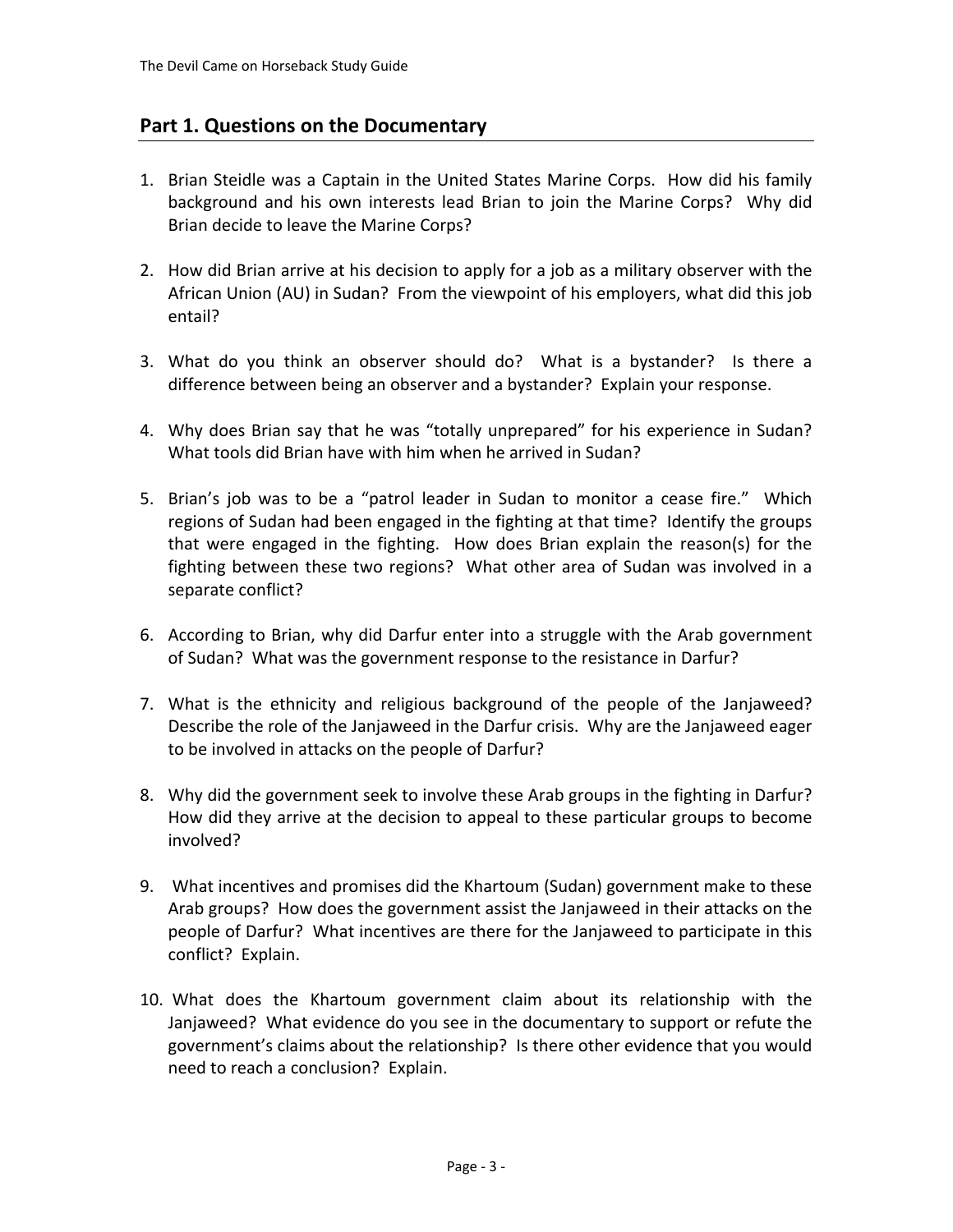- 11. How did the growing conflict in Darfur threaten the cease fire between the North and the South in Sudan?
- 12. June, 2004: What was Brian's belief about troops coming to Darfur in days if people saw the photos of what was happening? How did this statement reflect Brian's world view and his view of America's commitment to helping people? How could this statement be interpreted as a turning point for Brian in his status as an observer? Why did Brian leave his job as an observer with the Joint Military Commission's cease‐fire unit in the Nuba Mountains to serve as a military observer with the African Union in Darfur?
- 13. What did Brian witness in a classified report that caused him to volunteer for Darfur? Why were those photographs classified? What does "classified information" mean? What reasons can you think of for photographs of human rights abuses to be kept classified? Why should or should they not be made public?
- 14. What is the African Union (AU)? What is their role in Sudan's struggles? The AU was called the "African solution to African problems." Do you think that this is a good description of the AU? Explain your response. Why does the AU have problems fulfilling their responsibilities in Sudan?
- 15. When he arrived in Darfur, Brian was greeted with the comment, "Welcome to Hell." What was the speaker trying to tell Brian and the other observers?
- 16. Why are many people from Darfur afraid to speak out to Brian? What does the confidential source tell him? What does the source mean when he says, "There is no gray area. It is either genocide or it is not."? Do you think it is genocide? What does genocide mean?
- 17. The United Nations is supposed to serve as an international organization working for peace and the improvement of people's lives worldwide. Why was the UN reluctant to challenge the Khartoum government? Why was the AU referred to as the only hope?
- 18. Are the members of the Janjaweed Sudanese? Are the Janjaweed African? Are they Arab? Are the African people of Darfur Sudanese? How do the members of each group explain the difference between the two groups if both groups are considered Sudanese?
- 19. According to the United Nations and other international agreements, what is their obligation in a situation like Darfur? In your opinion, how is the international community doing in meeting these obligations? What is meant by the statement that there is "no appetite in the international community to intervene."? What is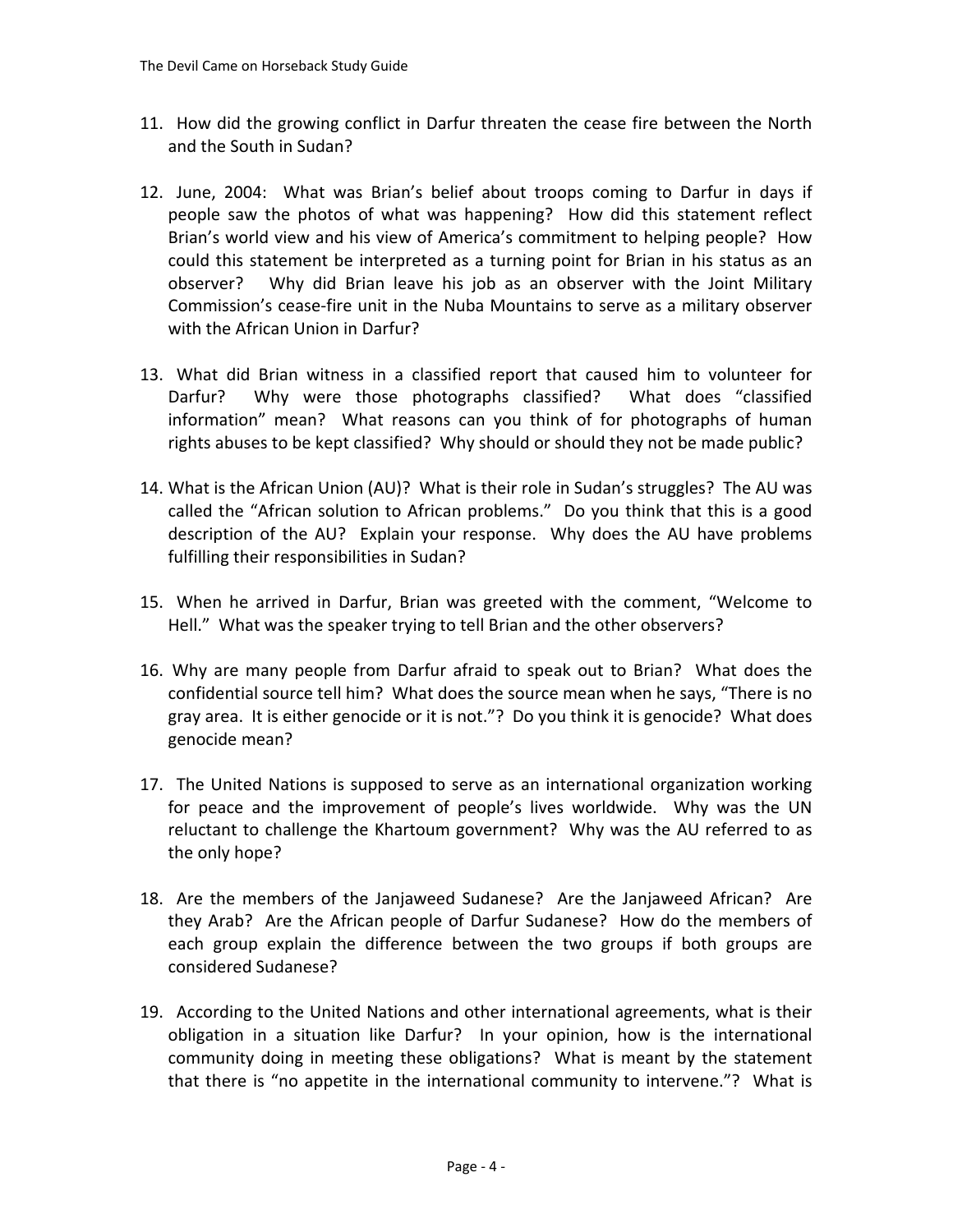the impact of this attitude on Darfur and other places where ethnic cleansing and genocide occur?

- 20. Describe life in an Internally Displaced Person's (IDP) camp. Explain how the situation in Darfur has impacted on the neighboring country of Chad. Why is the situation in Darfur and other areas of Sudan a threat to much of neighboring Africa?
- 21. In one scene in the documentary, a Darfurian woman asks, "If today I say I am a teacher, can you believe me?" Why does she ask this? How does she describe what has happened to her and the situation in which she now finds herself? What do you think this woman is trying to communicate when she weeps, "My country…my country…my country…"?
- 22. How does the Janjaweed defector describe their preparation to attack a Darfurian village? What is the role of the government in this preparation according to this defector? What is the slogan that the Janjaweed chant as they prepare to attack the Darfur villages?
- 23. According to the documentary, intelligence officials said that Africa has become a recruiting ground for Islamic extremists and they expressed concern about the impact of political instability and poverty on the fight against terrorism in Africa. What comments were made by Osama Bin Laden about UN intervention in Darfur? What was the response of the Khartoum government to Bin Laden's comments? What has been the response of the government to the possibility of UN intervention in Darfur?
- 24. Why are the people of Darfur and Brian optimistic when they hear that the President of the United States and other government officials have declared what is happening in Darfur a genocide? What do they expect to happen as a result of the statements?
- 25. Brian experiences a personal conflict set off by his Marine Corps training to protect people v. the job assigned as an observer in Darfur, Sudan. What evidence of this conflict can be found in Brian's comments in the documentary?
- 26. Why does Brian say that it was time for him to leave Darfur? Why did he take with him everything he could?
- 27. What role does Brian's sister Gretchen play in getting Brian's photographs out to the public? Why is Brian torn by the question of publishing the photos v. keeping the photos private? What risks did he face? Why might he experience backlash from his colleagues, humanitarian aid groups or the United States government?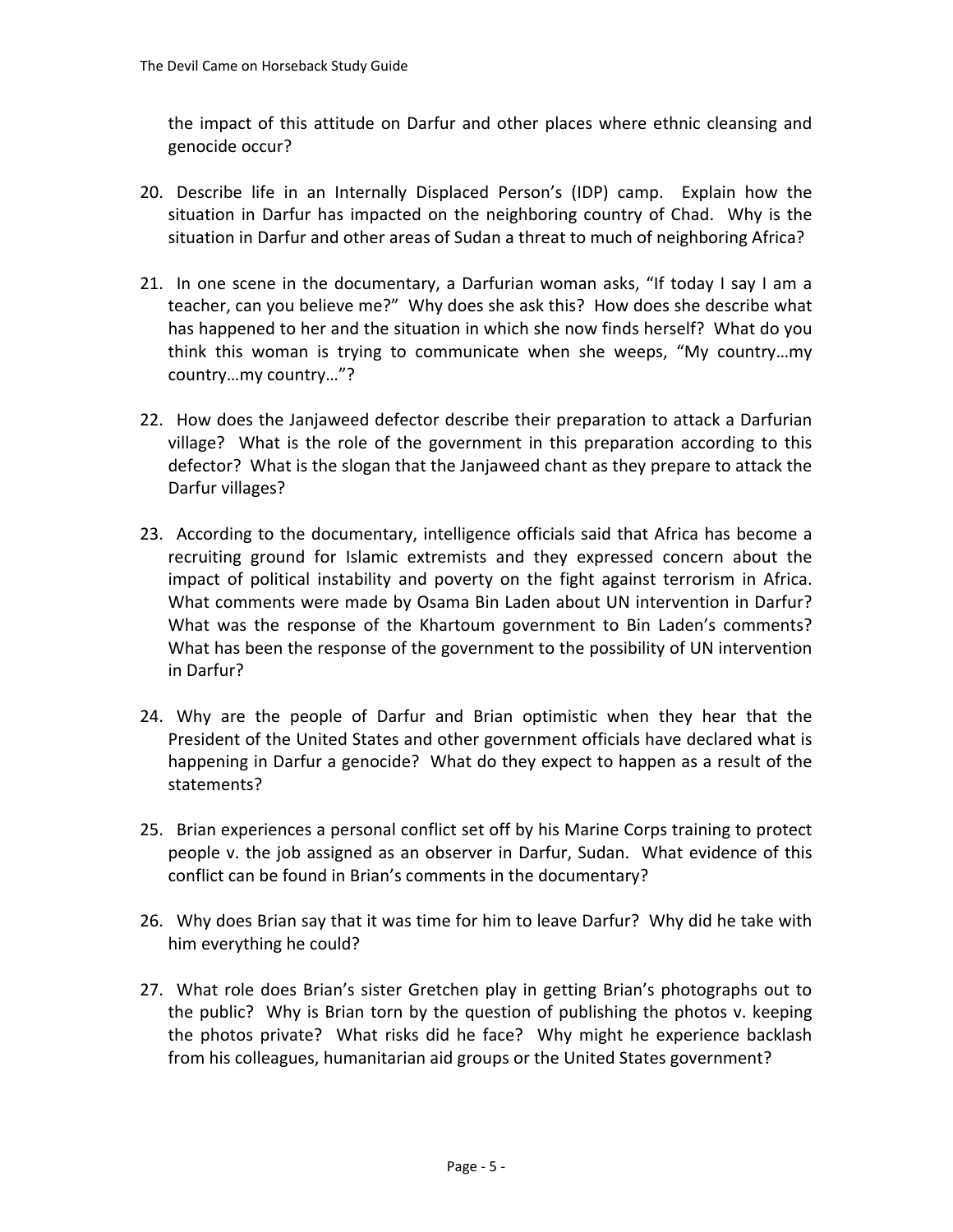- 28. Brian is introduced to the audience by Jerry Fowler, staff director of the Committee on Conscience (COC), at a meeting sponsored by the COC at the United States Holocaust Memorial Museum (USHMM). How do several people in the audience who identify themselves as Sudanese attempt to discredit Brian and his photos? Why would the Sudanese government want to have people in the audience to challenge what was being said? How does Brian respond?
- 29. Brian met with Secretary of State Condoleezza Rice and other US government officials and talked with them about his experiences and shared his photos with them. What government responses followed these meetings? Why might the US State Department want Brian to cease publishing and sharing his photos with others?
- 30. Why does Brian take his sister Gretchen to Chad? Why were they so cautious in their planning and offering information about where they intended to go?
- 31. Why is firewood such a problem for the refugees in the camps in Chad? What impact is this having on the environment? Why is collecting wood a special problem for the women?
- 32. What do the women mean when they say that they were "beaten up" by the Janjaweed? Why is sexual assault used as a tool of war? What does this suggest about the way women and girls are viewed in their culture and by their attackers? What are some of the long-term impacts that result from this violence? What are some ways that these women can be protected?
- 33. How do the people in the camps struggle with the problem of water?
- 34. Why does the African Darfurian man say he sends his warm thanks to the American people? Why is he disappointed and frustrated with the Arabs and Islamists? What is it he believes the Arab Muslims want of the African Darfurian people? What does this man hope America and the international community will do?
- 35. Brian was invited to go to Rwanda to view the commemoration of the genocide that had occurred there. One of the places he visited was the Murambi Technical School. What did he see and hear during his visit to the school? How did the visit to Rwanda affect Brian and his views of what he had seen in Darfur? What can we learn from Rwanda in terms of our response to on‐going genocide and the needs of the people after genocide?
- 36. Elie Wiesel, a Holocaust survivor and Nobel laureate, expressed his definite views on what the UN needs to do in Darfur. What did he say needs to be done? Do you agree or disagree with the views expressed by Elie Wiesel? Explain your response.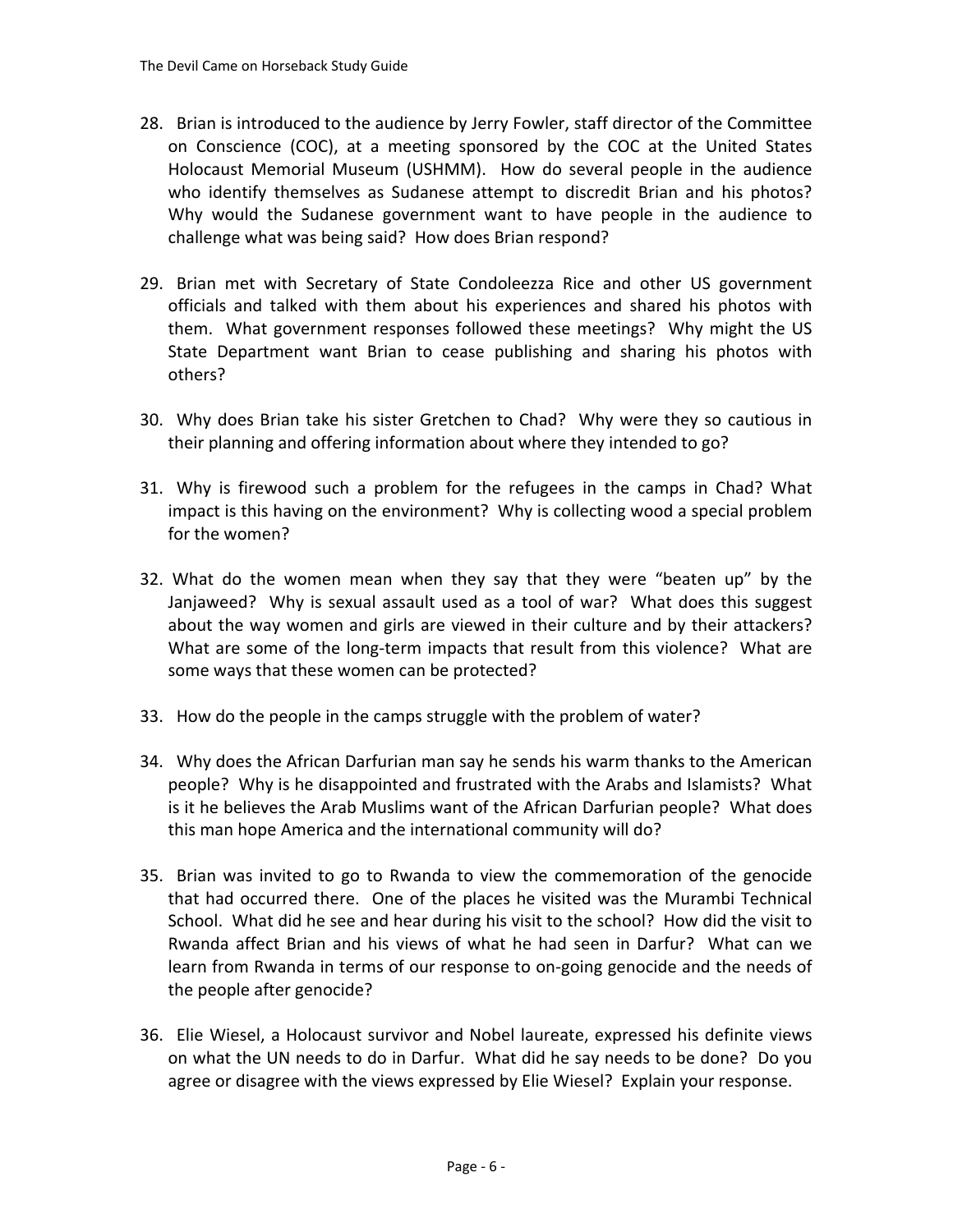- 37. Brian was invited to go to the International Criminal Court (ICC) at The Hague to offer his evidence of the genocide occurring in Darfur to the chief prosecutor. What is the ICC and how does it operate? How will Brian's evidence be used? Does the US cooperate with the ICC and what is the debate on this topic? What was the response of the chief prosecutor to the evidence from Brian and others?
- 38. Brian concluded that he was naïve before he went to Darfur. Why does he believe this? How have Brian's experiences as a witness to genocide affected his life plans?
- 39. How did Brian describe himself in response to the question about being a whistleblower? How do you feel about Brian's description of himself?
- 40. What is the responsibility of a first-hand witness? What is the responsibility of someone who learns from a witness? What is the responsibility of the international community and our government? What is your responsibility?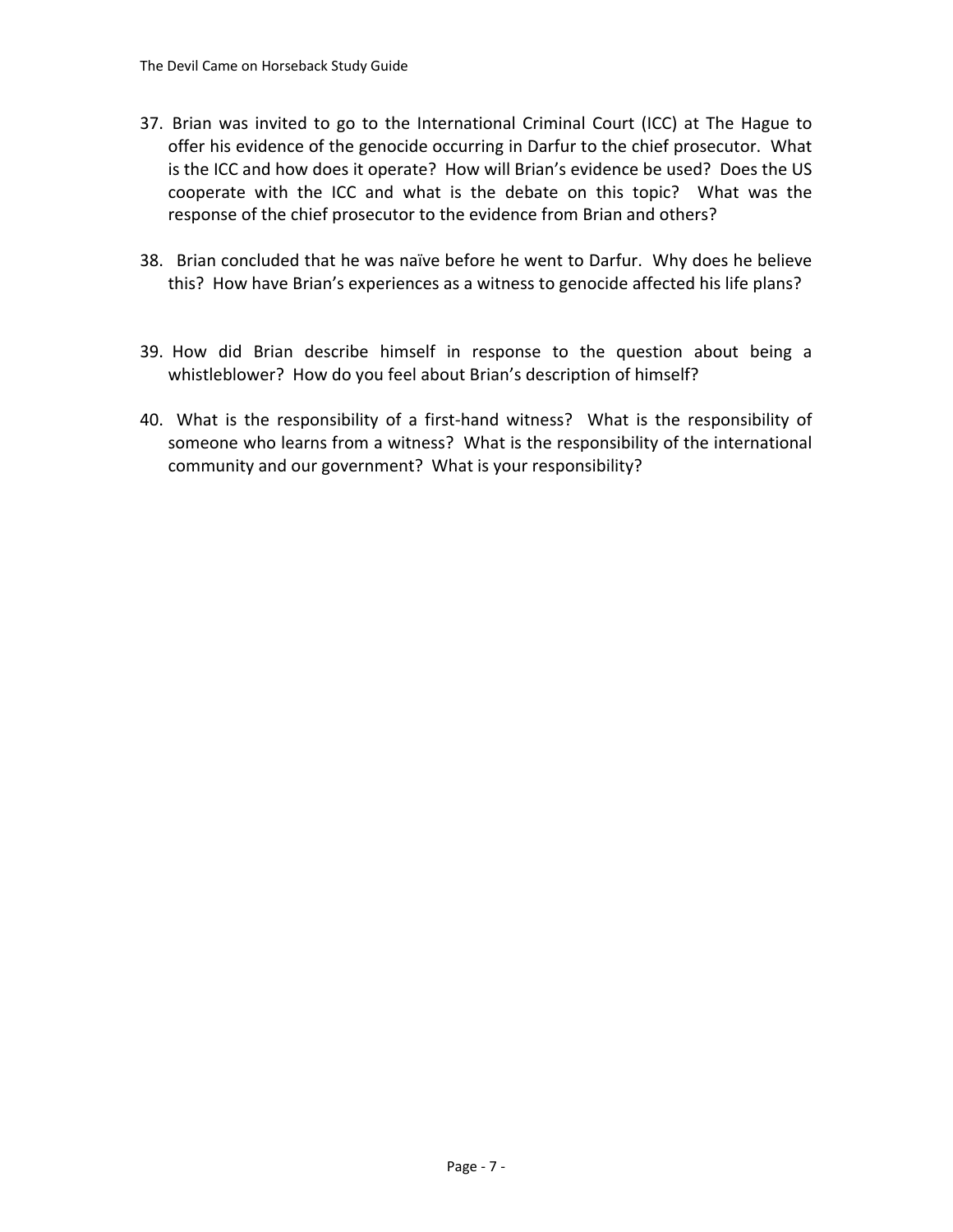#### **Part 2. Reading a Photograph**

*Study the photograph for two minutes. Form an overall impression of the photograph and then examine individual items in the photograph. Answer the questions about the photograph. After completing the questions, continue to the next photograph and follow the same process. Do this for each photograph.*



*(Photograph by Brian Steidle)*

Subject of the photograph:

Are there people in the photograph? Are they children or adults?

Describe their clothing and general appearance:

Describe their facial expressions.

What are the people doing?

Look around the people. What objects do you see? List any objects.

Describe the surrounding area (or room) in as much detail as possible

Describe any activity that you see.

What ideas or conclusions do you draw from your analysis of this photograph? What questions does your study of this photograph raise in your mind?

Write a caption (a short description or explanation) for this photograph. Would your view or interpretation of this photograph be influenced if you saw it in an Arab newspaper? A Chinese newspaper? A French newspaper? A Darfurian government‐ controlled newspaper?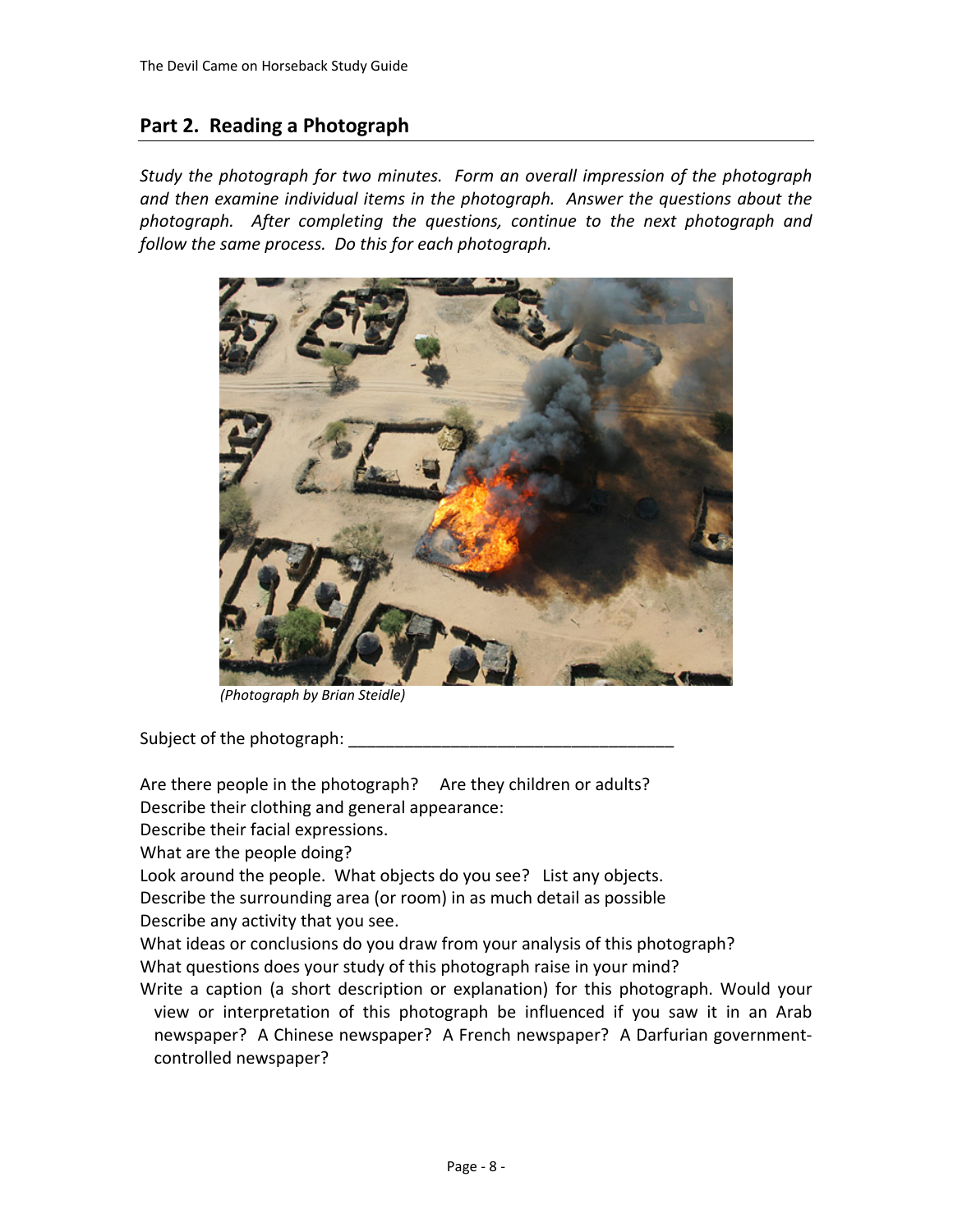



*(Photograph by Brian Steidle)*



*(Photograph by Brian Steidle)*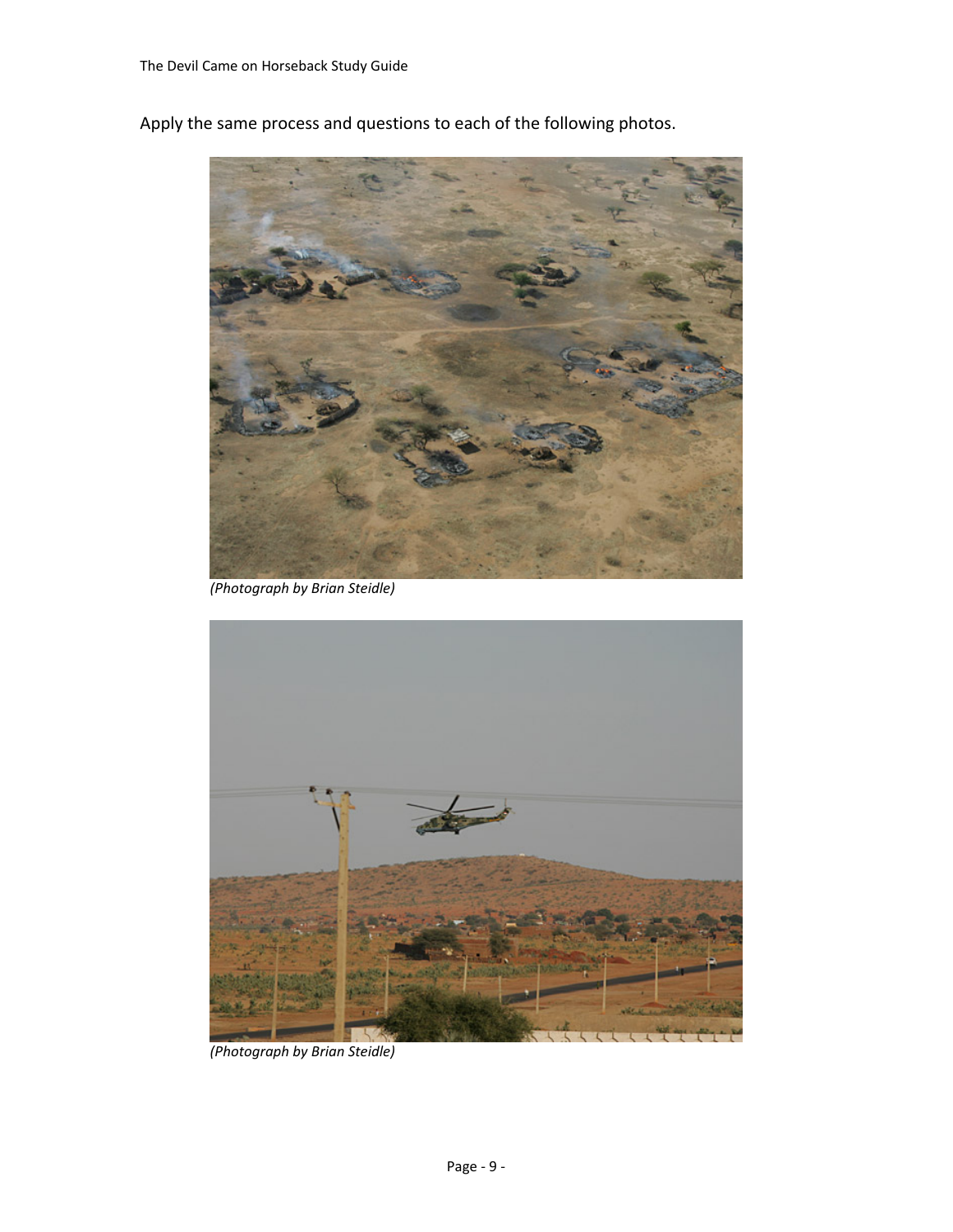

*(Photograph by Brian Steidle)*



*(Photograph by Brian Steidle)*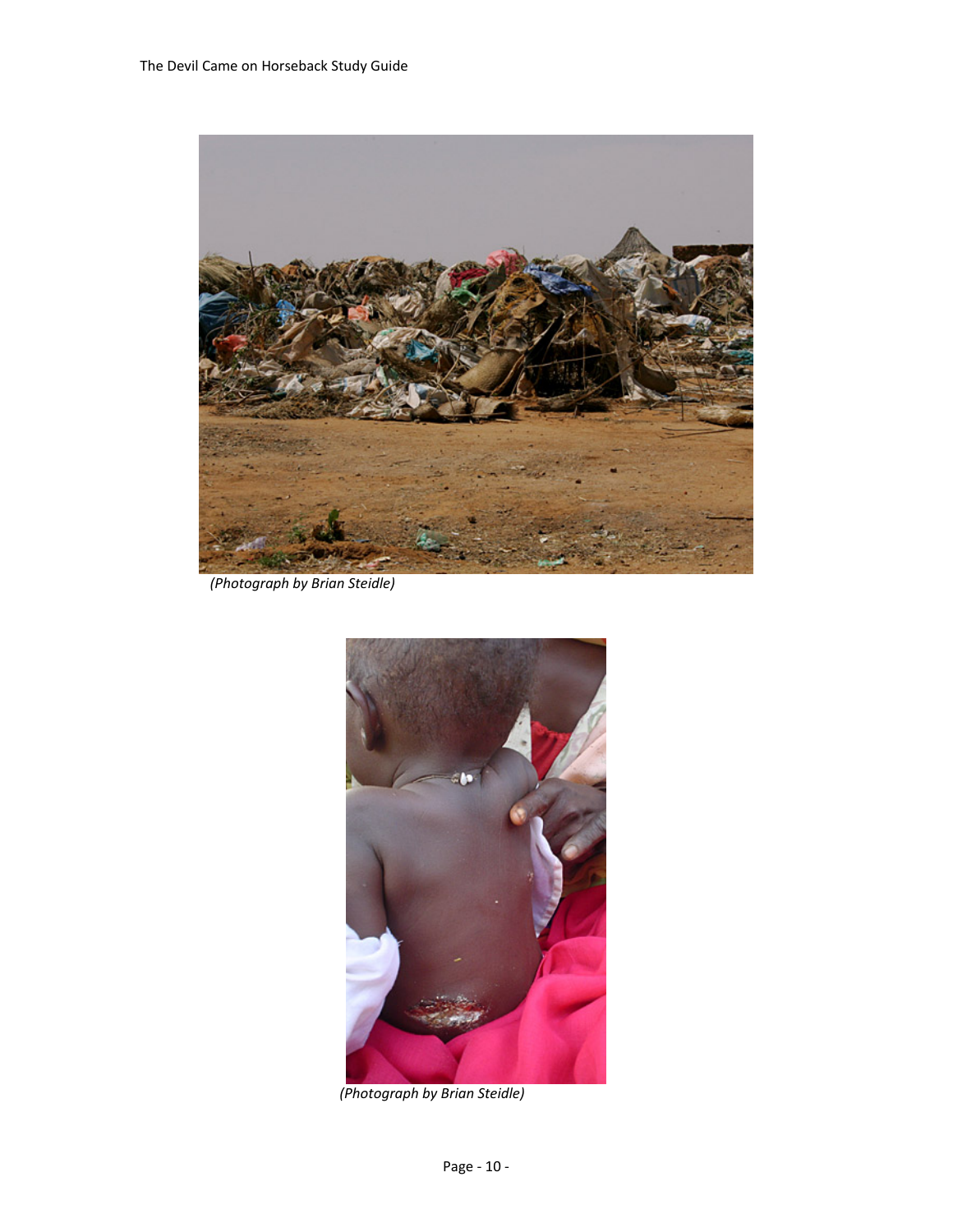

*(Photograph by Brian Steidle)*



*(Photograph by Brian Steidle)*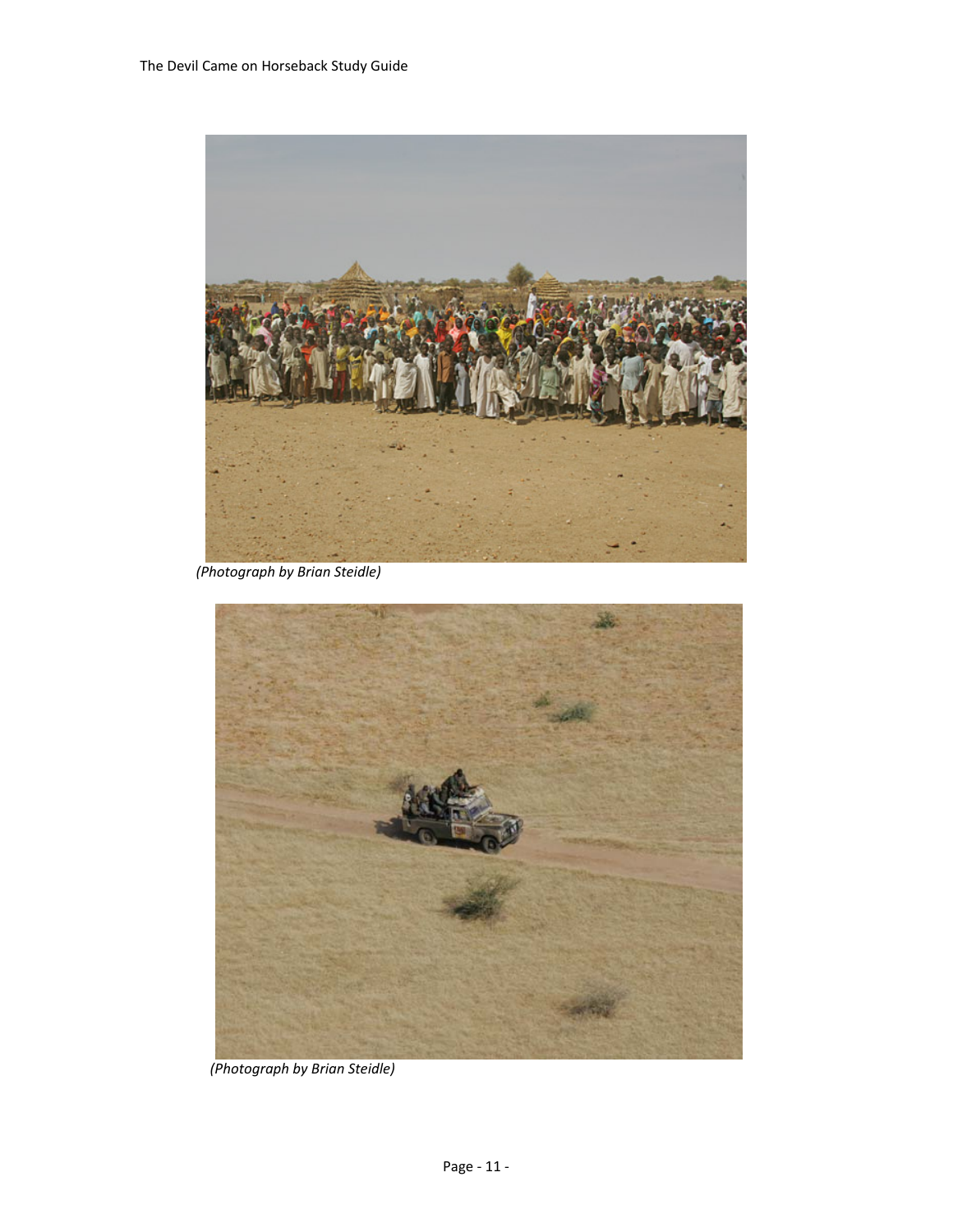

*(From the film The Devil Came on Horseback)*



*(From the film The Devil Came on Horseback)*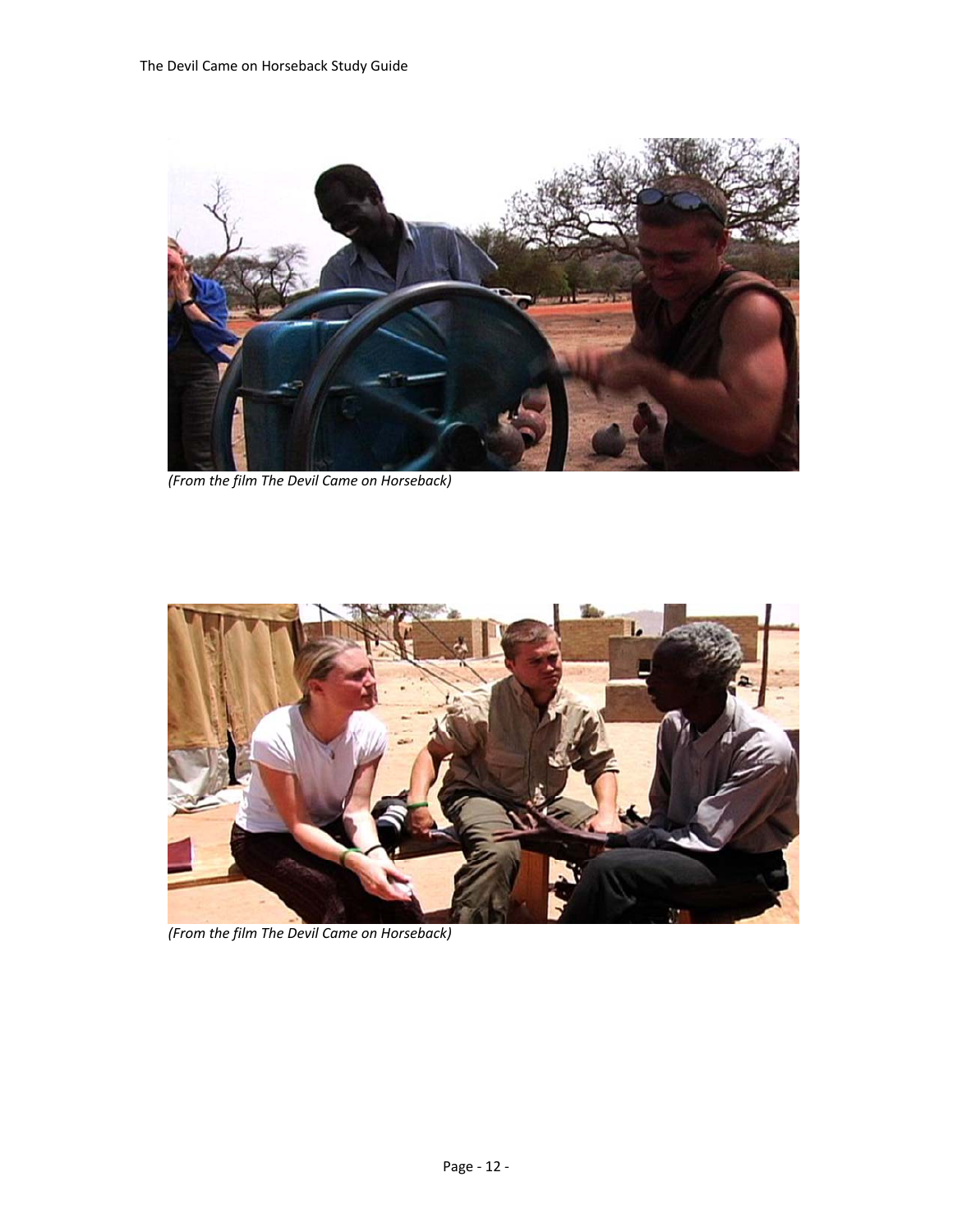

*(From the film The Devil Came on Horseback)*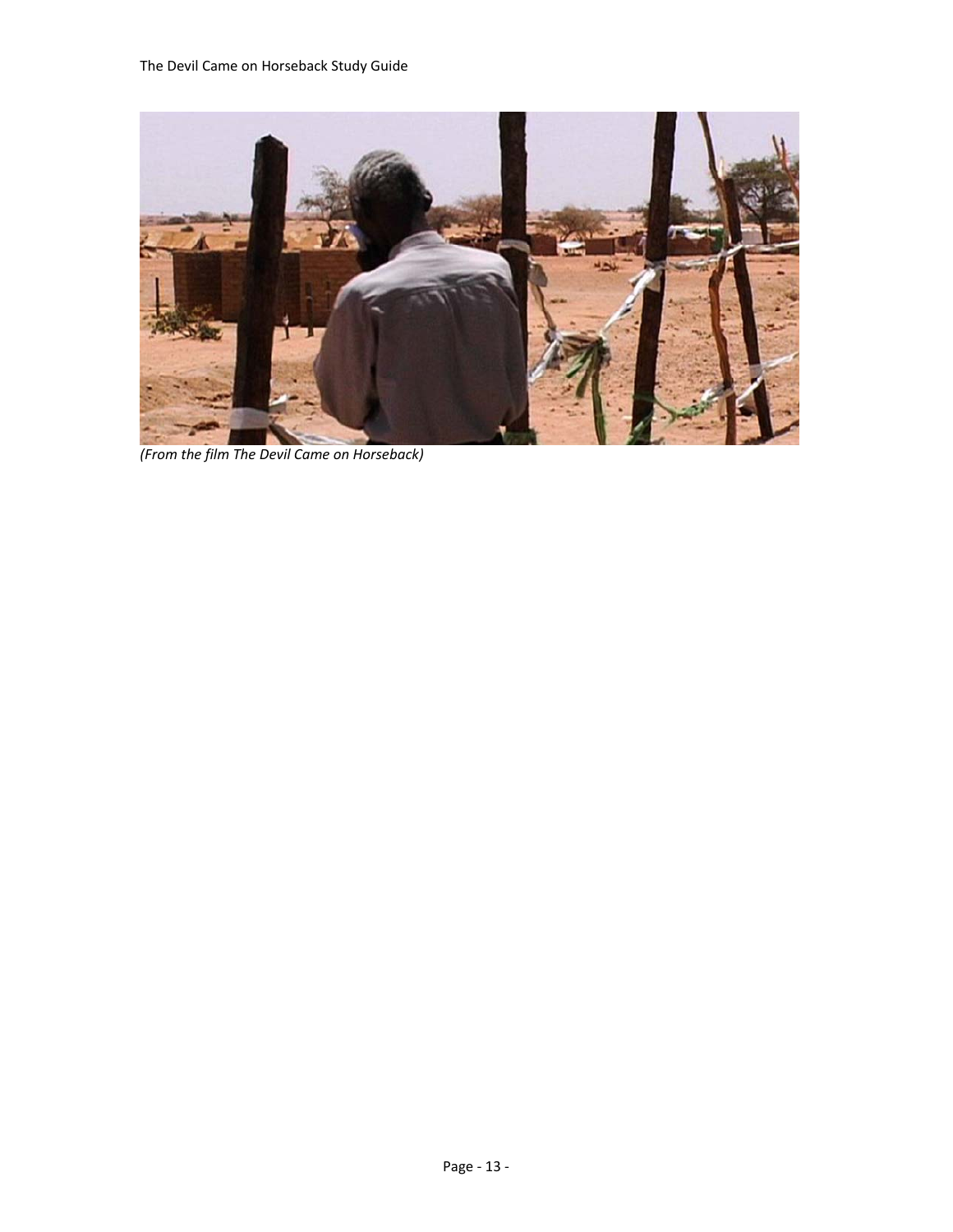#### **Part 3. Using the Internet as a Resource for Further Study**

*There are many resources on the web to learn more about Darfur. The film's educational website, www.thedevilcameonhorseback.com/action is a great starting point for learning about Darfur, finding ways to take action and locating resources and links for further information. Use the Internet to investigate the following questions.* 

- 1. The United States Holocaust Memorial Museum web site has much information and many photos about the Holocaust and about genocides and ethnic cleansing. Go to the USHMM website at www.ushmm.org. Click on Conscience. Click on *Photos* after going to the USHMM page on the Committee on Conscience. Scroll down the page to *Staring Genocide in the Face.* Click on this and go to the article written by Jerry Fowler with the accompanying photos. Examine the photos carefully. Describe the land revealed in the photos. (What plant life is visible? What evidence of readily available water is there? What is the nature of the shelters where people are living?) What do the photos reveal about the conditions of life for the people living there? What do the photos reveal about the physical and emotional condition of the people themselves? (Look at the eyes and faces, body language, clothing, etc.)
- 2. After examining the photos, read the article *In Sudan, Staring Genocide in the Face* by Jerry Fowler, Committee on Conscience, staff director. What evidence is provided by Jerry Fowler through the photos and his article that genocide and ethnic cleansing are occurring in Darfur? Many Darfurians fled their land to try to survive in refugee camps across the border in Chad. For those displaced Darfurians remaining in Sudan, what devastating problems do they face? Why are international aid groups having problems reaching those Darfurians remaining in Sudan? What does Jerry Fowler say the United Nations and other nations who signed the Genocide Convention must do? Do you agree with Fowler? What do you believe the obligations and responsibilities of the United States (as a signer of the Genocide Convention) are?
- 3. Brian Steidle took his sister Gretchen Steidle Wallace on a return trip to Chad and Sudan with him because of her interest in what was happening to the Darfurian people and especially her concern for the situation of the women. Describe actions that Gretchen took that give evidence of her concern and desire to help the people. Gretchen founded the organization Global Grassroots to try to assist the women of Darfur. Using the Internet and other resources available to you for information, research and describe the work of Global Grassroots at www.globalgrassroots.org. How does promoting social entrepreneurship and local ideas for social change differ from humanitarian aid? How can such work support the psychological healing of genocide trauma? Why is Global Grassroots focused on the support of women? What project is Global Grassroots supporting involving the Darfurian refugee man featured in the film?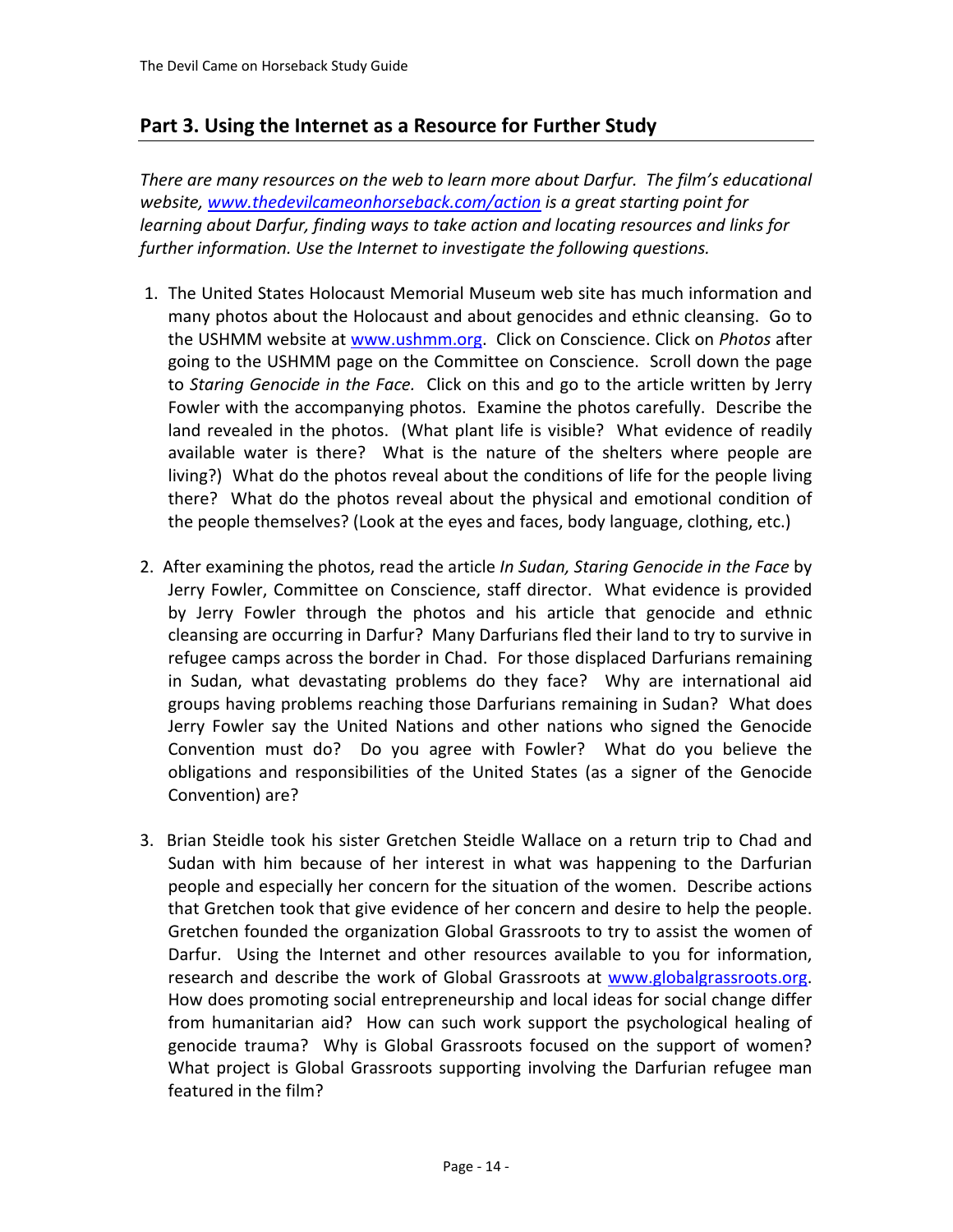- 4. Brian Steidle refers to the rape of the women as a tool of war. The COC, the United Nations, and other organizations, individuals, and government officials of different nations have reached the same conclusion regarding the rape of women in the genocides that occurred in the Balkans and in Rwanda. Why have government and military officials carrying out ethnic cleansing and genocide adopted the rape of women as part of their actions? What does the rape of the women do to the families? How does it affect the society? How does this suggest women and girls are viewed by their attackers and society? How does being a victim of rape – a tool of war - impact a woman's future life in that society even if she survives the rape and the war? How have the women of Darfur who have been raped attempted to avoid the added consequences of being an innocent victim of this violence? What can be done to end rape as a tool of war?
- 5. The USHMM has established a Committee on Conscience (COC). What is implied about the COC by its title? Based on your reading and information gathered from the documentary and the USHMM web site, do you think the COC is attempting to live up to its name? Give evidence to support your view. Explain how the COC web page offers encouragement for students to become involved in the struggle against human rights violations, ethnic cleansing, and genocide. (Hint: Type in "Students" in the space after "About Us" on the COC page for additional information.)
- 6. At the USHMM website, pull down the heading *photographs* from the search engine at the top of the page and type in "Children Forced Labor." Pages of photographs showing children during the Holocaust will be drawn up. Study the photographs carefully. Think about the photos of children during the Rwandan genocide and in Darfur as well as those that can be found by researching genocide in Armenia, Cambodia, Kosovo, etc. Explain how genocides, ethnic cleansing actions, mass murders and pogroms cause children to assume adult responsibilities. Give specific examples. Describe ways in which these same children will sometimes struggle to hold on to some part of their childhood. What are some of the long‐lasting affects of genocide and ethnic cleansing even on those children who somehow manage to survive?
- 7. In the documentary *The Devil Came on Horseback*, the Arab defector says that the Janjaweed chanted their slogan in preparation for attacking the Darfurian villages. He said the slogan is "Kill the slaves." In Rwanda, the perpetrators chanted "Kill the cockroaches" before attacking their victims. Why do leaders of ethnic cleansings and genocides adopt and encourage the use of such slogans? How does it influence the attitudes of the people carrying out the attacks on their victims? How does the use of such slogans attempt to rob the victims of their humanity in the eyes of the perpetrators? How do they use these slogans and dehumanizing labels to justify what they are doing? Give other examples of words and slogans used to describe victims of other genocides. Explain how the power of language becomes part of a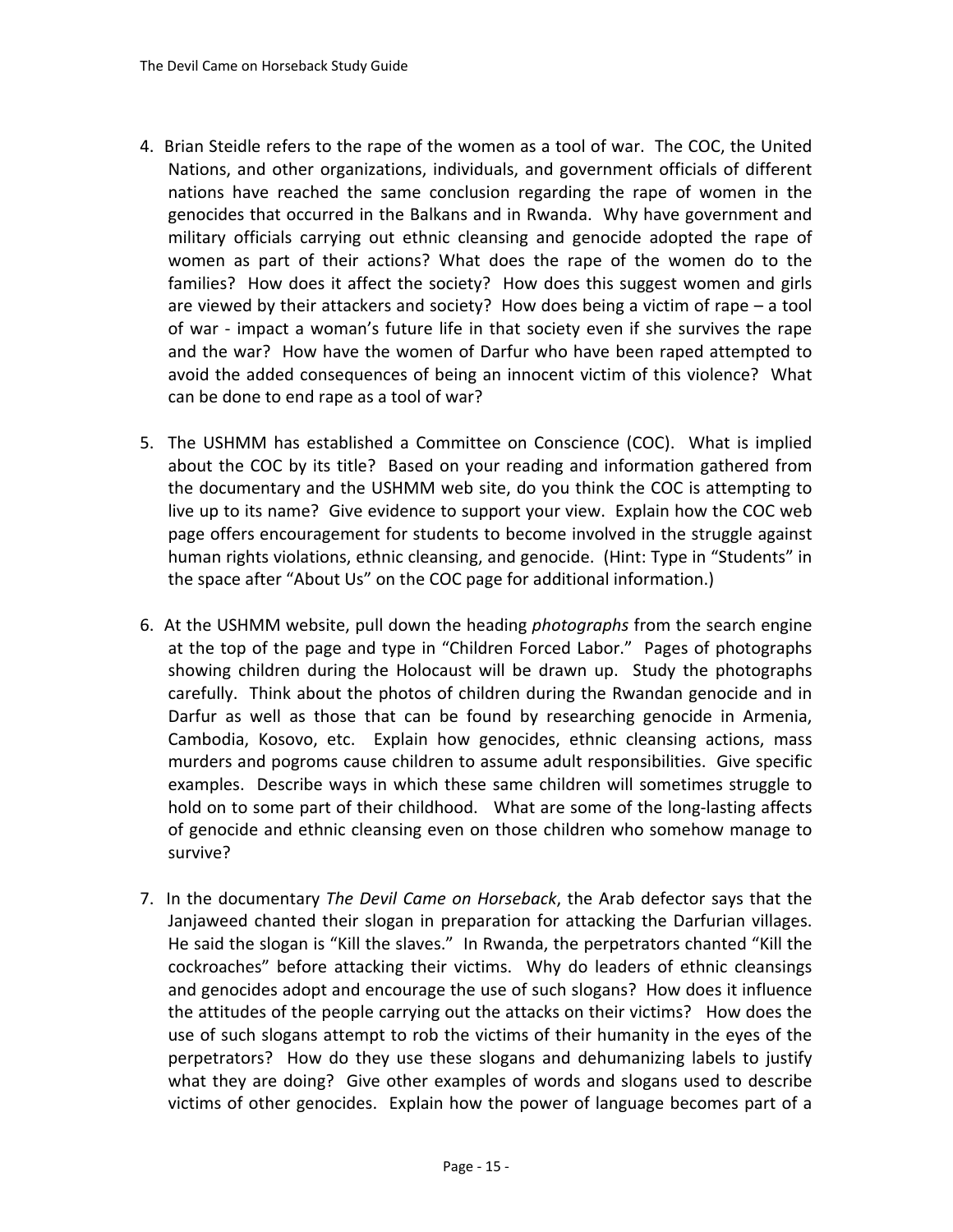campaign of genocide and ethnic cleansing. Offer examples from daily life in your own society of such use of language to attempt to justify violence by one person or group against another.

- 8. In the documentary, one person, in referring to the genocide in Darfur, says it is our "chance to redeem ourselves for Rwanda and we are failing yet again." Explain what he means by this statement. Do you agree or disagree with him? How do you think we could change this?
- 9. The headline for the story written by Nicholas Kristof of *The New York Times* carrying Brian Steidle's photographs of the actions in Darfur was *"The Secret Genocide* Archive." Do you think this was a good headline to describe the publication of these photographs at that time? How did the publication of the photographs bring change? People often talk about the "Power of the Press." What does this mean? How can the press demonstrate its influence in situations of impending genocides, ethnic cleansing, and other acts of inhumanity? Do you think the press (written and broadcast) uses its power and influence enough in such situations? In a free society, does the press have an obligation and responsibility to report such matters as the events in Rwanda and Darfur that go beyond the interest of their readers or the financial impact on their profits? Explain your answer.
- 10. After World War II and the Holocaust, two phrases frequently heard were "Never Again" and "We didn't know." Brian uses the phrase "Never again" when he is talking to the people at the large rally for Darfur. Apply both of these phrases to Darfur. From the knowledge you gained from Brian's documentary, what conclusions do you draw when you apply these phrases to the events in Darfur and the international response to it?
- 11. *Google Earth.* USHMM and Google have partnered to provide an up‐to‐date picture of what is happening in Darfur. Go to www.ushmm.org and click on "conscience." When the page comes up, click on **ushmm + Google Earth.** Examine the *Crisis in Darfur* mapping initiative and work through some of the actions that you can take at the site to gather information about the situation in Darfur. Explain some of the insights and information about the genocide in Darfur that is available to millions of people worldwide through the use of this technology.
- 12. Noted historian and Holocaust scholar Raoul Hilberg developed a diagram illustrating the steps a government or group takes in moving to a program of organized genocide against a targeted group of people. Others have said that actions fitting the description of each of the steps can be used as warning signs of an impending genocide or ethnic cleansing. Where such warning signs are noted, the world can choose to intervene **before** the genocide actually occurs. Examine the diagram below. Drawing upon the information that you have gained about Darfur,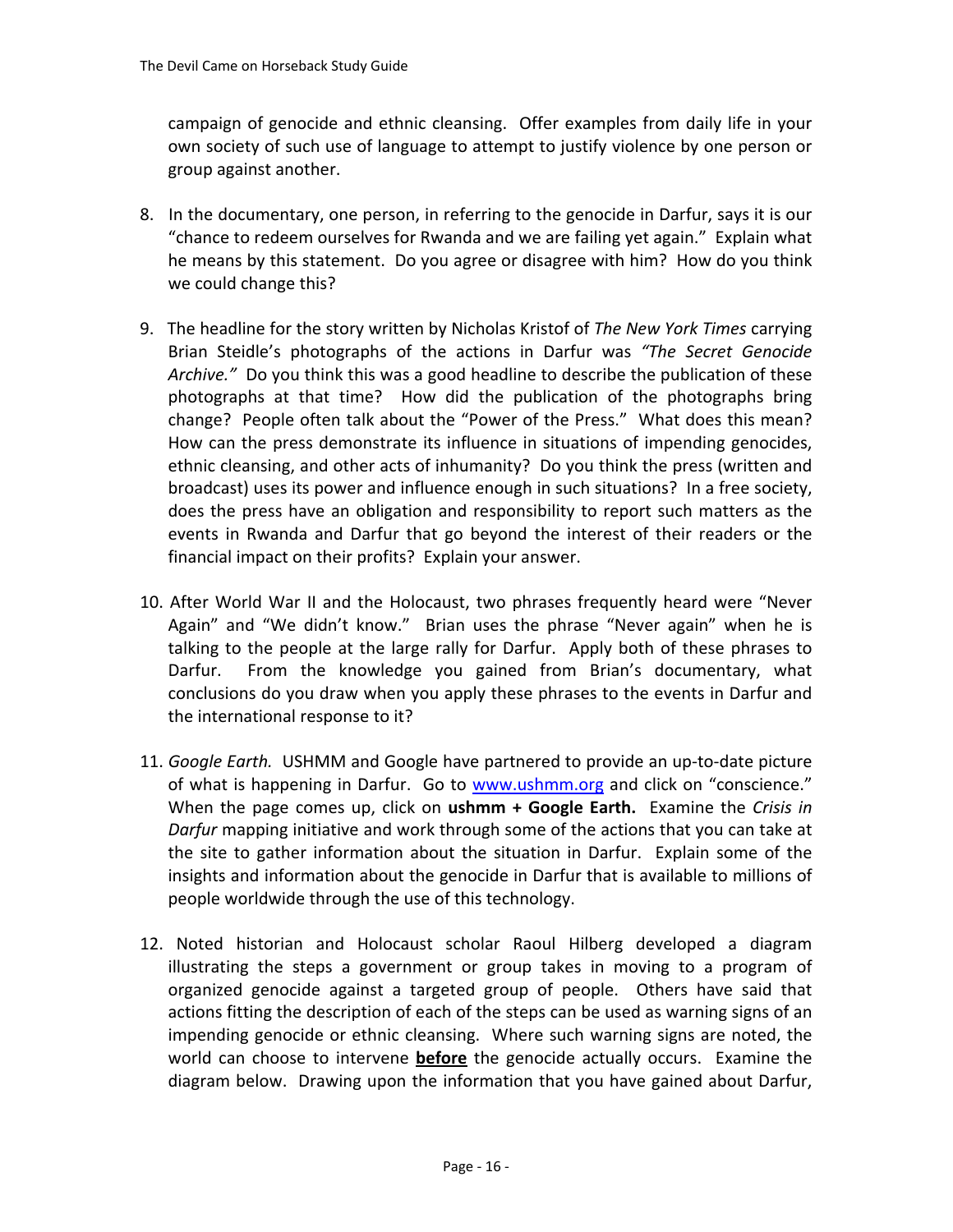list actions and policies for each step that were taken by the Sudanese government, the Janjaweed, and others that led to the genocide that is occurring.

#### **Steps to Organized Genocide**

*Denial of Justice Isolation Propaganda Persecution*

*Dehumanization Violence Execution*

13. People sometimes talk about the *power of one* to change things. Brian Steidle is one person working to change things. Gretchen Steidle Wallace is one person working to change things. Jerry Fowler is one person working to change things. A college student helping to organize a rally about Darfur is one person working to change things. You are one person. What can you do to try to change things and to bring help to the people of Darfur and other areas of human devastation? Explain. Consider *The Devil Came on Horseback*'*s* web resources for advocacy and action. Answer this for yourself: **As a person of conscience, what will you do?**